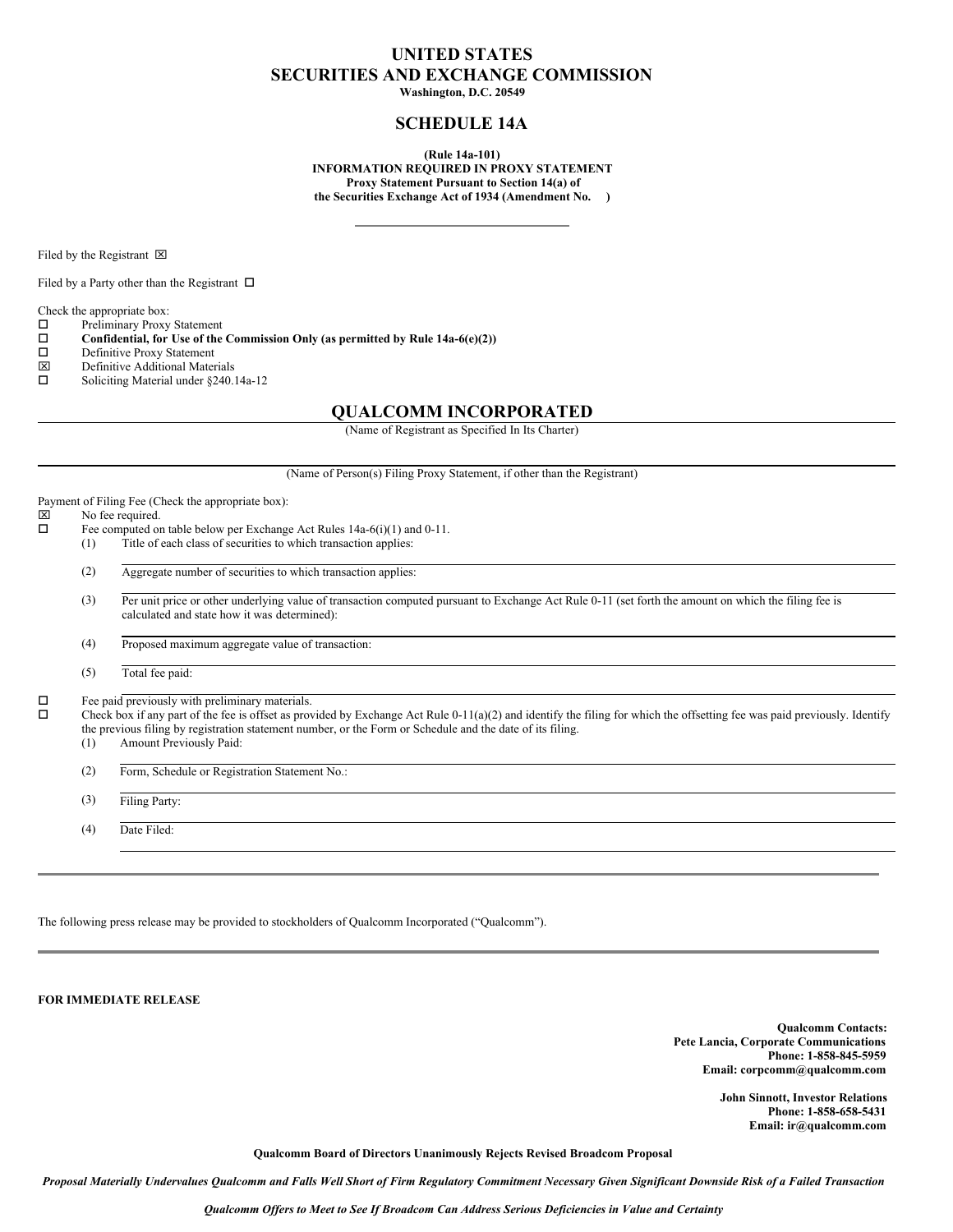**SAN DIEGO – February 8, 2018**— Qualcomm Incorporated (NASDAQ: QCOM) ("Qualcomm" or the "Company") today announced that its Board of Directors has unanimously rejected the revised non-binding, unsolicited proposal by Broadcom Limited (NASDAQ: AVGO) to acquire all of the outstanding shares of Qualcomm for \$82.00 per share (\$60.00 in cash and \$22.00 in Broadcom stock), which Broadcom announced on February 5, 2018.

The Qualcomm Board, assisted by its financial and legal advisors, determined that the Broadcom proposal materially undervalues Qualcomm and falls well short of the firm regulatory commitment the Board would demand given the significant downside risk of a failed transaction. However, Qualcomm has offered to meet with Broadcom to see if it can address the serious deficiencies in value and certainty in its proposal.

The Qualcomm Board communicated its decision in the following letter to Broadcom:

February 8, 2018

Mr. Hock Tan President and Chief Executive Officer Broadcom Limited 1 Yishun Avenue 7 Singapore 768923

Dear Mr. Tan:

I am writing on behalf of the Board of Directors of Qualcomm Incorporated. The Board has reviewed your February 5, 2018 letter proposing to acquire Qualcomm for a combination of \$60.00 in cash and \$22.00 in Broadcom shares per Qualcomm share, as well as the materials filed publicly in connection with that letter. As presented, your proposal raises more questions than it answers.

The Board has unanimously determined that your amended offer materially undervalues Qualcomm and falls well short of the firm regulatory commitment the Board would demand given the significant downside risk of a failed transaction. However, the Board is committed to exploring all options for maximizing shareholder value, and so we would be prepared to meet with you to allow you to explain how you would attempt to bridge these gaps in both value and deal certainty and to better understand the significant issues that remain unaddressed in your proposal.

In the meeting, we would expect that you will be prepared to provide clear, specific and detailed answers to the questions below.

1

- What is the true highest price at which you would be prepared to acquire Qualcomm? Is it \$82 per share or is it higher? Your current proposal is inadequate as it materially undervalues Qualcomm. Your proposal ascribes no value to our accretive NXP acquisition, no value for the expected resolution of our current licensing disputes and no value for the significant opportunity in 5G. Your proposal is inferior relative to our prospects as an independent company and is significantly below both trading and transaction multiples in our sector.
- Is Broadcom willing to commit to take whatever actions are necessary to ensure the proposed transaction closes? This is extremely important to value preservation for our shareholders. The differences in our business models expose the Company to significant customer and licensee risk between signing and closing an agreement. It is indisputable that there are significant regulatory hurdles in your proposed transaction. It is also indisputable that if Qualcomm entered into a merger agreement and, after an extended regulatory review period the transaction did not close, Qualcomm would be enormously and irreparably damaged. If you are not willing to agree to do whatever is necessary to ensure a transaction closes, we will need you to be extremely clear and specific about exactly what actions you would refuse to take, so that we can properly evaluate the risk to Qualcomm's shareholders.

We have a number of other important questions, which we can discuss at our meeting. We will reach out to you to schedule the meeting.

Sincerely,

Paul Jacobs Chairman of the Board

cc: Steve Mollenkopf Chief Executive Officer

On November 13, 2017, Qualcomm's Board of Directors unanimously rejected Broadcom's non-binding, unsolicited proposal to acquire Qualcomm for \$70.00 per share (\$60.00 in cash and \$10.00 in Broadcom stock). On December 4, 2017, Qualcomm's Board of Directors unanimously determined not to nominate any of the 11 candidates assembled by Broadcom and Silver Lake Partners to replace Qualcomm's current directors at Qualcomm's 2018 Annual Meeting.

Qualcomm continues to believe its highly qualified directors are best positioned to create near- and long-term stockholder value, while electing Broadcom's hand-picked nominees is not in the best interest of Qualcomm stockholders. Qualcomm urges stockholders to vote the WHITE card for all of its highly qualified Directors. Please discard the blue proxy card from Broadcom.

For additional information about the 2018 Annual Meeting of Stockholders, please visit www.qcomvalue.com.

Goldman Sachs & Co. LLC, Evercore and Centerview Partners are acting as financial advisors to Qualcomm. Paul, Weiss, Rifkind, Wharton & Garrison LLP, Cravath, Swaine & Moore LLP and DLA Piper LLP (US) are acting as legal advisors to Qualcomm.

#### **About Qualcomm**

Qualcomm invents breakthrough technologies that transform how the world connects and communicates. When we connected the phone to the Internet, the mobile revolution was born. Today, our inventions are the foundation for life-changing products, experiences, and industries. As we lead the world to 5G, we envision this next big change in cellular technology spurring a new era of intelligent, connected devices and enabling new opportunities in connected cars, remote delivery of health care services, and the IoT — including smart cities, smart homes, and wearables. Qualcomm Incorporated includes our licensing business, QTL, and the vast majority of our patent portfolio. Qualcomm Technologies, Inc., a subsidiary of Qualcomm Incorporated, operates, along with its subsidiaries, all of our engineering, research and development functions, and all of our products and services businesses, including, the QCT semiconductor business. For more information, visit Qualcomm's website, OnQ blog, Twitter and Facebook pages.